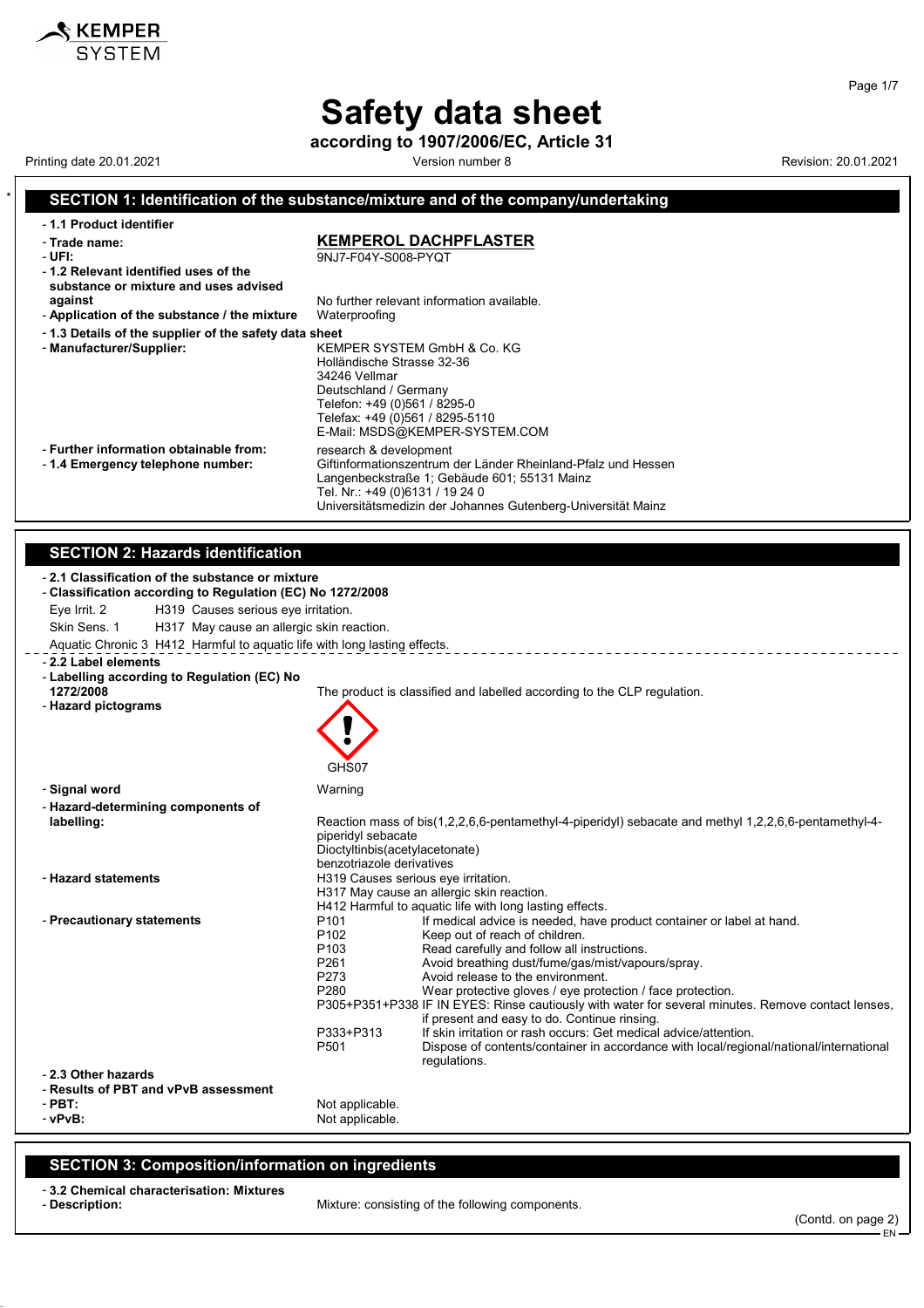

EN

## **Safety data sheet**

**according to 1907/2006/EC, Article 31**

Printing date 20.01.2021 **Version number 8** Version number 8 Revision: 20.01.2021

**Trade name: KEMPEROL DACHPFLASTER**

|                                                                                                                                                                                    |                                                                                                                                                                                                                                                                                                                                                   | (Contd. of page 1)                                                                                                                                |  |
|------------------------------------------------------------------------------------------------------------------------------------------------------------------------------------|---------------------------------------------------------------------------------------------------------------------------------------------------------------------------------------------------------------------------------------------------------------------------------------------------------------------------------------------------|---------------------------------------------------------------------------------------------------------------------------------------------------|--|
| - Dangerous components:                                                                                                                                                            |                                                                                                                                                                                                                                                                                                                                                   |                                                                                                                                                   |  |
| CAS: 2530-83-8<br>EINECS: 219-784-2<br>Reg.nr.: 01-2119513212-58                                                                                                                   | [3-(2,3-epoxypropoxy)propyl]trimethoxysilane<br>Eye Dam. 1, H318                                                                                                                                                                                                                                                                                  | $2.5 - 10%$                                                                                                                                       |  |
| CAS: 2768-02-7<br>EINECS: 220-449-8<br>Reg.nr.: 01-2119513215-52                                                                                                                   | trimethoxyvinylsilane<br>Flam. Liq. 3, H226; Acute Tox. 4, H332                                                                                                                                                                                                                                                                                   | $0.5 - 2.5%$                                                                                                                                      |  |
| CAS: 54068-28-9<br>ELINCS: 483-270-6<br>Reg.nr.: 01-0000020199-67                                                                                                                  | Dioctyltinbis(acetylacetonate)<br>STOT SE 2, H371; Skin Sens. 1, H317                                                                                                                                                                                                                                                                             | $0.5 - 2.5%$                                                                                                                                      |  |
| CAS: 1065336-91-5<br>EC number: 915-687-0<br>Reg.nr.: 01-2119491304-40                                                                                                             | Reaction mass of bis(1,2,2,6,6-pentamethyl-4-piperidyl) sebacate and methyl 1,2,2,6,6-pentamethyl-4-piperidyl<br>sebacate<br>Aquatic Acute 1, H400; Aquatic Chronic 1, H410; Skin Sens. 1A, H317                                                                                                                                                  | $0.5 - 2.5%$                                                                                                                                      |  |
| ELINCS: 400-830-7<br>Reg.nr.: 01-0000015075-76                                                                                                                                     | benzotriazole derivatives<br>Index number: 607-176-00-3 Aquatic Chronic 2, H411; Skin Sens. 1, H317                                                                                                                                                                                                                                               | $0.5 - 2.5%$                                                                                                                                      |  |
| - Additional information:                                                                                                                                                          | For the wording of the listed hazard phrases refer to section 16.                                                                                                                                                                                                                                                                                 |                                                                                                                                                   |  |
| <b>SECTION 4: First aid measures</b><br>-4.1 Description of first aid measures<br>- General information:                                                                           | Immediately remove any clothing soiled by the product.<br>Symptoms of poisoning may even occur after several hours; therefore medical observation for at least 48<br>hours after the accident.<br>Do not leave affected persons unattended.<br>Personal protection for the First Aider.<br>Take affected persons out of danger area and lay down. |                                                                                                                                                   |  |
| - After inhalation:<br>- After skin contact:                                                                                                                                       | In case of unconsciousness place patient stably in side position for transportation.<br>Supply fresh air; consult doctor in case of complaints.<br>Immediately wash with water and soap and rinse thoroughly.                                                                                                                                     |                                                                                                                                                   |  |
| - After eye contact:                                                                                                                                                               | Protect unharmed eye.                                                                                                                                                                                                                                                                                                                             | Seek medical treatment in case of complaints.<br>Rinse opened eye for several minutes under running water. If symptoms persist, consult a doctor. |  |
| - After swallowing:<br>- 4.2 Most important symptoms and effects,<br>both acute and delayed<br>- 4.3 Indication of any immediate medical<br>attention and special treatment needed | If symptoms persist consult doctor.<br>No further relevant information available.<br>No further relevant information available.                                                                                                                                                                                                                   |                                                                                                                                                   |  |
| <b>SECTION 5: Firefighting measures</b>                                                                                                                                            |                                                                                                                                                                                                                                                                                                                                                   |                                                                                                                                                   |  |

| - 5.1 Extinguishing media                                                                     | CO2, powder or water spray. Fight larger fires with water spray or alcohol resistant foam.           |
|-----------------------------------------------------------------------------------------------|------------------------------------------------------------------------------------------------------|
| - Suitable extinguishing agents:                                                              | Use fire extinguishing methods suitable to surrounding conditions.                                   |
| -5.2 Special hazards arising from the<br>substance or mixture<br>-5.3 Advice for firefighters | Formation of toxic gases is possible during heating or in case of fire.                              |
| - Protective equipment:                                                                       | Do not inhale explosion gases or combustion gases.                                                   |
| - Additional information                                                                      | Dispose of fire debris and contaminated fire fighting water in accordance with official regulations. |

#### **SECTION 6: Accidental release measures** - **6.1 Personal precautions, protective equipment and emergency procedures** Wear protective equipment. Keep unprotected persons away. Avoid contact with skin and eyes Ensure adequate ventilation - **6.2 Environmental precautions:** Inform respective authorities in case of seepage into water course or sewage system. Prevent from spreading (e.g. by damming-in or oil barriers). Do not allow to enter sewers/ surface or ground water. - **6.3 Methods and material for containment** Absorb with liquid-binding material (sand, diatomite, acid binders, universal binders, sawdust). Dispose contaminated material as waste according to item 13. Do not flush with water or aqueous cleansing agents - **6.4 Reference to other sections** See Section 7 for information on safe handling. (Contd. on page 3)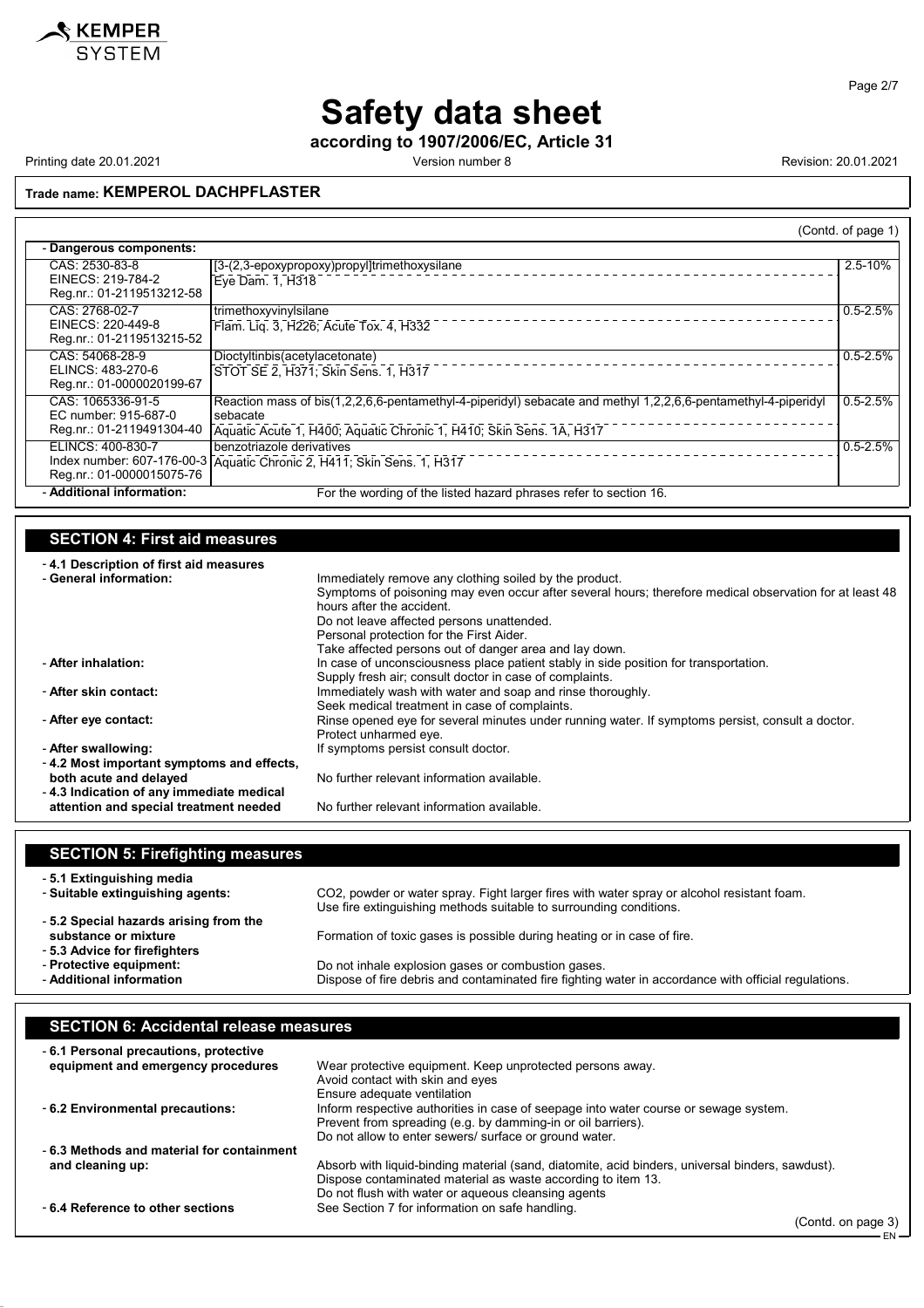

# **Safety data sheet**

**according to 1907/2006/EC, Article 31**

Printing date 20.01.2021 **Version number 8 Revision: 20.01.2021** Revision: 20.01.2021

(Contd. of page 2)

**Trade name: KEMPEROL DACHPFLASTER**

See Section 8 for information on personal protection equipment. See Section 13 for disposal information.

**SECTION 7: Handling and storage** - **7.1 Precautions for safe handling** Store in cool, dry place in tightly closed receptacles. Ensure good ventilation/exhaustion at the workplace. Prevent formation of aerosols. - **7.2 Conditions for safe storage, including any incompatibilities** - **Storage:** - **Requirements to be met by storerooms and** Store only in the original receptacle. - **Information about storage in one common storage facility:** The storage facility: - **Further information about storage conditions:** Protect from frost. Store in dry conditions. Keep container tightly sealed. Recommended storage temperature: 5-30 °C - **Storage class:** 12 - **7.3 Specific end use(s)** No further relevant information available.

#### **SECTION 8: Exposure controls/personal protection**

- **8.1 Control parameters**

- **Additional information about design of**
- No further data; see item 7.
- **Ingredients with limit values that require monitoring at the workplace:** - **Additional information:** The lists valid during the making were used as basis.
- **8.2 Exposure controls**
- **Personal protective equipment:**
- **General protective and hygienic measures:** The usual precautionary measures are to be adhered to when handling chemicals.
- 
- **Protection of hands:**



Protective goggles and facial protection - Classification according to EN 166

(Contd. on page 4)

EN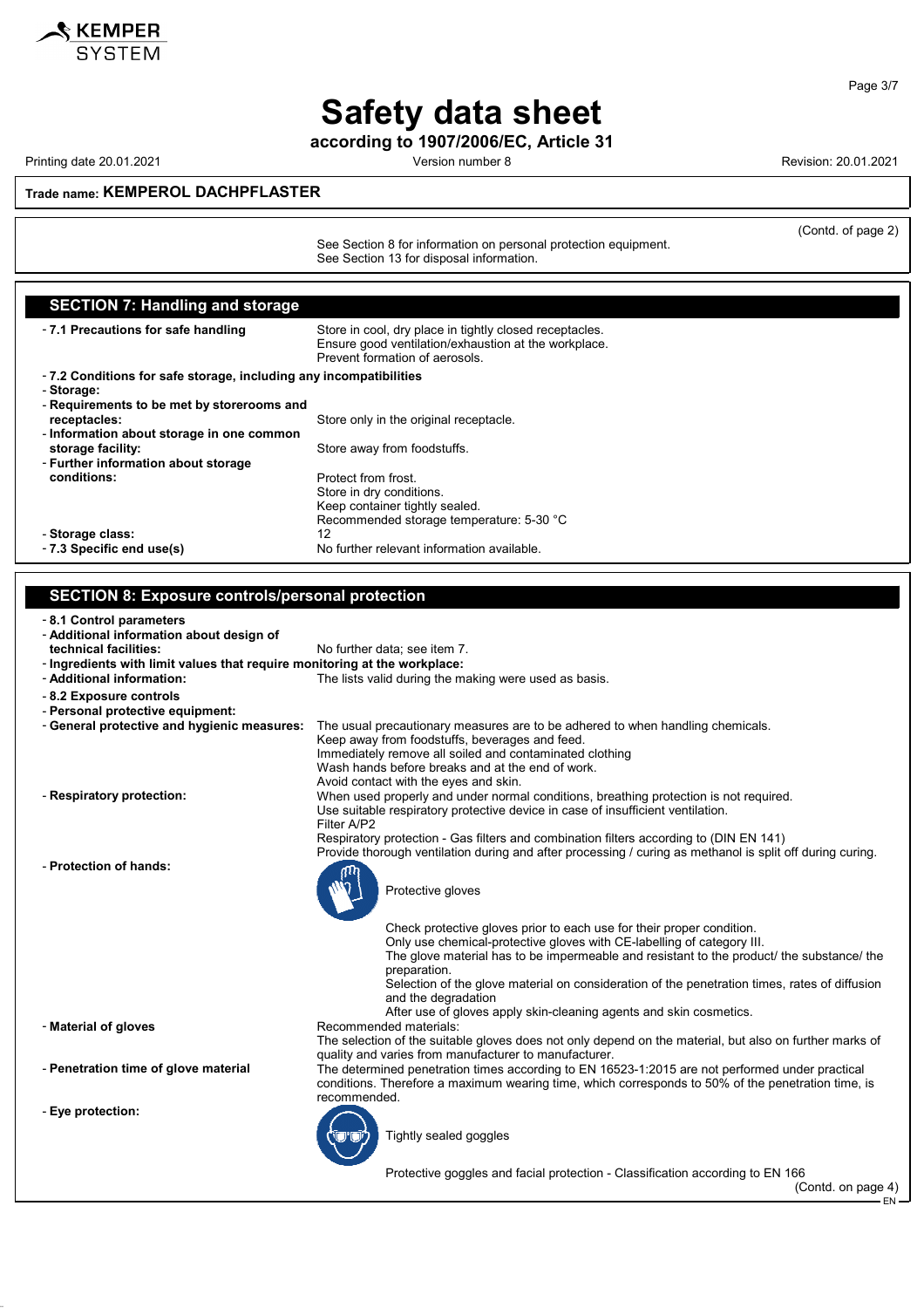

**Safety data sheet**

**according to 1907/2006/EC, Article 31**

Printing date 20.01.2021 **Version number 8** Version number 8 Revision: 20.01.2021

(Contd. of page 3)

**Trade name: KEMPEROL DACHPFLASTER**

- **Body protection:** protective clothing (EN 13034)

#### **SECTION 9: Physical and chemical properties**

| -9.1 Information on basic physical and chemical properties |                                                      |  |
|------------------------------------------------------------|------------------------------------------------------|--|
| - General Information                                      |                                                      |  |
| - Appearance:                                              |                                                      |  |
| Form:<br>Colour:                                           | Fluid                                                |  |
| - Odour:                                                   | According to product specification<br>Characteristic |  |
| - Odour threshold:                                         | Not determined.                                      |  |
| - pH-value:                                                | Not determined.                                      |  |
| - Change in condition                                      |                                                      |  |
| Melting point/freezing point:                              | Undetermined.                                        |  |
| Initial boiling point and boiling range:                   | Undetermined.                                        |  |
| - Flash point:                                             | 88 °C                                                |  |
| - Flammability (solid, gas):                               | Not applicable.                                      |  |
| - Decomposition temperature:                               | Not determined.                                      |  |
| - Auto-ignition temperature:                               | Product is not selfigniting.                         |  |
| - Explosive properties:                                    | Product does not present an explosion hazard.        |  |
| - Explosion limits:                                        |                                                      |  |
| Lower:                                                     | Not determined.                                      |  |
| Upper:                                                     | Not determined.                                      |  |
| - Density at 20 °C:                                        | $1.3$ g/cm <sup>3</sup>                              |  |
| - Relative density                                         | Not determined.                                      |  |
| - Vapour density                                           | Not determined.                                      |  |
| - Evaporation rate                                         | Not determined.                                      |  |
| - Solubility in / Miscibility with                         |                                                      |  |
| water:                                                     | Not miscible or difficult to mix.                    |  |
| - Partition coefficient: n-octanol/water:                  | Not determined.                                      |  |
| - Viscosity:                                               |                                                      |  |
| Dynamic at 20 °C:                                          | 5.500 mPas                                           |  |
| Kinematic:                                                 | Not determined.                                      |  |
| - Solvent content:                                         |                                                      |  |
| VOC (EC)                                                   | 0.30%                                                |  |
| - 9.2 Other information                                    | No further relevant information available.           |  |

### **SECTION 10: Stability and reactivity** - **10.1 Reactivity 10.1 Reactivity 10.1 Reactivity 10.1 Reactivity 10.1** Reactivity - **10.2 Chemical stability** - **Thermal decomposition / conditions to be avoided:** No decomposition if used according to specifications.<br>10.3 Possibility of hazardous reactions No dangerous reactions known. - 10.3 Possibility of hazardous reactions<br>- 10.4 Conditions to avoid - **10.4 Conditions to avoid**<br> **10.5 Incompatible materials:** No further relevant information available.<br>
No further relevant information available. No further relevant information available.<br>Hydrolysed to methanol - **10.6 Hazardous decomposition products: SECTION 11: Toxicological information** - **11.1 Information on toxicological effects** Based on available data, the classification criteria are not met. - **LD/LC50 values relevant for classification: 2530-83-8 [3-(2,3-epoxypropoxy)propyl]trimethoxysilane**

Oral | LD50 | 8,025 mg/kg (rat) Dermal LD50 4,250 mg/kg (rat)

(Contd. on page 5) EN

Page 4/7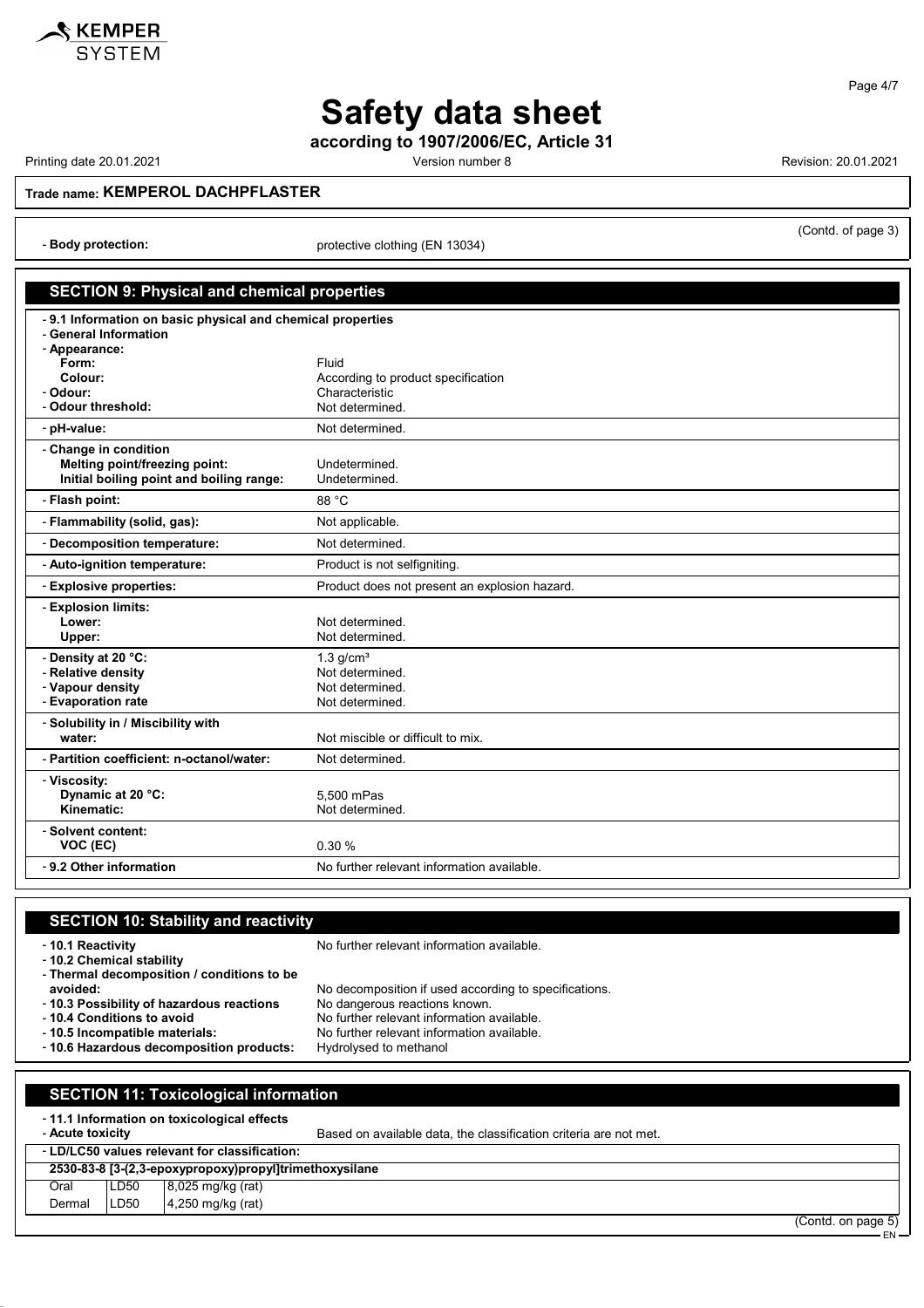

Page 5/7

EN

### **Safety data sheet**

**according to 1907/2006/EC, Article 31**

Printing date 20.01.2021 **Printing date 20.01.2021** Version number 8 Revision: 20.01.2021

**Trade name: KEMPEROL DACHPFLASTER**

|                                 |                                                                           |                                              | (Contd. of page 4)                                                                                                                  |
|---------------------------------|---------------------------------------------------------------------------|----------------------------------------------|-------------------------------------------------------------------------------------------------------------------------------------|
|                                 | 2768-02-7 trimethoxyvinylsilane                                           |                                              |                                                                                                                                     |
| Oral                            | LD50                                                                      | 7,340-7,460 mg/kg (rat) (OECD 401)           |                                                                                                                                     |
| Dermal                          | LD50                                                                      | 3,460-4,000 mg/kg (rabbit) (OECD 402)        |                                                                                                                                     |
|                                 |                                                                           | Inhalative $ LC50/4 h $ 16.79 mg/l (rat)     |                                                                                                                                     |
|                                 |                                                                           | 54068-28-9 Dioctyltinbis(acetylacetonate)    |                                                                                                                                     |
| Oral                            | LD50                                                                      | 2,500 mg/kg (rat) (Acute Toxic Class Method) |                                                                                                                                     |
| Dermal                          | LD50                                                                      | >2,000 mg/kg (rat) (Akute dermale Toxizität) |                                                                                                                                     |
|                                 |                                                                           |                                              | 1065336-91-5 Reaction mass of bis(1,2,2,6,6-pentamethyl-4-piperidyl) sebacate and methyl 1,2,2,6,6-pentamethyl-4-piperidyl sebacate |
| Oral                            | LD50                                                                      | 3,230 mg/kg (rat) (OECD-guidline 423)        |                                                                                                                                     |
| Dermal                          | LD50                                                                      |                                              | >3,170 mg/kg (rat) (OECD Guideline 402 (Acute Dermal Toxicity))                                                                     |
| benzotriazole derivatives       |                                                                           |                                              |                                                                                                                                     |
| Oral                            | LD50                                                                      | >5,000 mg/kg (rat) (OECD 401)                |                                                                                                                                     |
| Dermal                          | >2,000 mg/kg (rat) (OECD 402)<br>LD <sub>50</sub>                         |                                              |                                                                                                                                     |
| - Primary irritant effect:      |                                                                           |                                              |                                                                                                                                     |
| - Skin corrosion/irritation     |                                                                           |                                              | Based on available data, the classification criteria are not met.                                                                   |
| - Serious eye damage/irritation |                                                                           |                                              | Causes serious eye irritation.                                                                                                      |
|                                 |                                                                           | - Respiratory or skin sensitisation          | May cause an allergic skin reaction.                                                                                                |
|                                 | - Additional toxicological information:                                   |                                              |                                                                                                                                     |
|                                 | - CMR effects (carcinogenity, mutagenicity and toxicity for reproduction) |                                              |                                                                                                                                     |
| - Germ cell mutagenicity        |                                                                           |                                              | Based on available data, the classification criteria are not met.                                                                   |
| - Carcinogenicity               |                                                                           |                                              | Based on available data, the classification criteria are not met.                                                                   |
|                                 | - Reproductive toxicity                                                   |                                              | Based on available data, the classification criteria are not met.                                                                   |
|                                 | - STOT-single exposure                                                    |                                              | Based on available data, the classification criteria are not met.                                                                   |
| - STOT-repeated exposure        |                                                                           |                                              | Based on available data, the classification criteria are not met.                                                                   |
| - Aspiration hazard             |                                                                           |                                              | Based on available data, the classification criteria are not met.                                                                   |

### **SECTION 12: Ecological information**

| - 12.1 Toxicity     |                                                                          |
|---------------------|--------------------------------------------------------------------------|
| - Aquatic toxicity: |                                                                          |
|                     | 2530-83-8 [3-(2,3-epoxypropoxy)propyl]trimethoxysilane                   |
| LC50                | 55 mg/l (Cyprinus Carpio) (96h)                                          |
| <b>EC50</b>         | 119 mg/l (anabaena flos-aquae) (7d)                                      |
| EC10                | 40 mg/l (anabaena flos-aquae) (7d)                                       |
| LC 50               | ~324 mg/l (simocephalus vetulus) (48h)                                   |
| <b>LOEC</b>         | >100 mg/l (Daphnia magna) (21d; OECD 211)                                |
| <b>NOEC</b>         | <50 mg/l (anabaena flos-aquae) (7d)                                      |
|                     | ≥100 mg/l (Daphnia magna) (21d; OECD 211)                                |
|                     | 2768-02-7 trimethoxyvinylsilane                                          |
| <b>NOEC</b>         | 28 mg/kg (Daphnia magna) (21d)                                           |
| EC50                | >100 mg/l (Daphnia magna) (OECD 202)                                     |
| <b>EC50</b>         | 297.2 mg/l (Daphnia magna) (24h)                                         |
| <b>EC10</b>         | 1.1 mg/l (Pseudomonas putida) (3h; acute)                                |
|                     | 32 mg/l (Selenastrum capricornutum) (7d; acute)                          |
| <b>EC50</b>         | >100 mg/l (DESMODESMUS SUBSPICATUS) (72h; Growth Inhibition Test; acute) |
|                     | >100 mg/l (daphnia) (48h; Watery twigs acute)                            |
|                     | 168.7 mg/l (Daphnia magna) (48h)                                         |
| <b>EC50</b>         | 210 mg/l (Selenastrum capricornutum) (7d; static acute)                  |
| LC 50               | 191 mg/l (Oncorhynchus mykiss (Regenbogenforelle)) (96h acute)           |
| <b>LC50</b>         | >100 mg/l (Brachydanio rerio (Ricefish)) (96h; static acute)             |
| <b>NOEC</b>         | 28 mg/l (Daphnia magna) (21d)                                            |
| <b>NOEC</b>         | 25 mg/l (Selenastrum capricornutum) (7d; acute)                          |
|                     | 54068-28-9 Dioctyltinbis(acetylacetonate)                                |
| EC50                | 58.6 mg/l (Daphnia magna) (48h; staic)                                   |
| <b>EC50</b>         | 300 mg/l (Scenedesmus subspicatus) (24h; static)                         |
| LC 50               | 86 mg/l (Oncorhynchus mykiss (Regenbogenforelle)) (96h, static)          |
|                     | (Contd. on page 6)                                                       |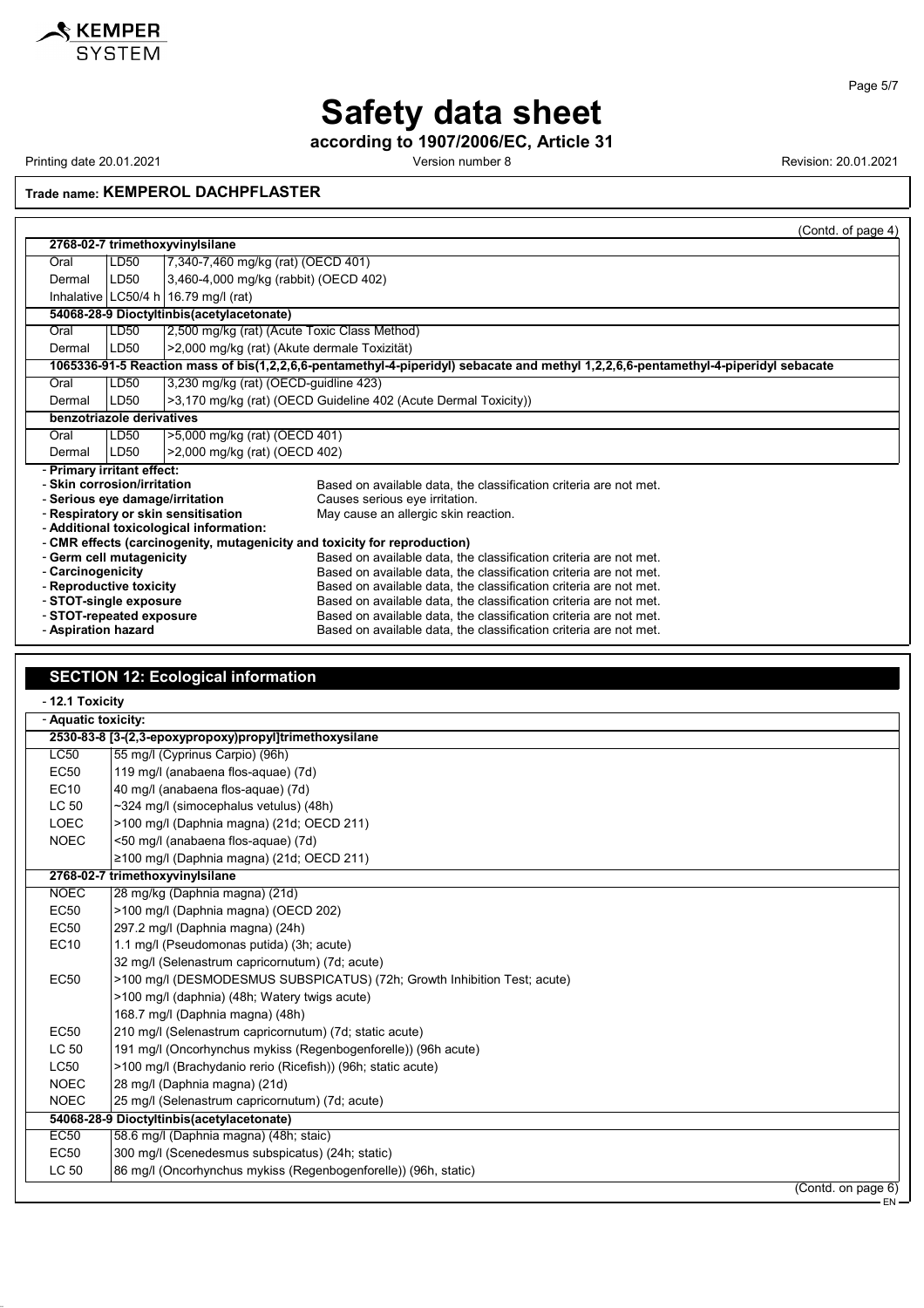

**according to 1907/2006/EC, Article 31**

Printing date 20.01.2021 **Version number 8** Version number 8 Revision: 20.01.2021

KEMPER **SYSTEM** 

**Trade name: KEMPEROL DACHPFLASTER**

|                                      |                                                             | (Contd. of page 5)                                                                                                                  |
|--------------------------------------|-------------------------------------------------------------|-------------------------------------------------------------------------------------------------------------------------------------|
|                                      |                                                             | 1065336-91-5 Reaction mass of bis(1,2,2,6,6-pentamethyl-4-piperidyl) sebacate and methyl 1,2,2,6,6-pentamethyl-4-piperidyl sebacate |
| EC50                                 | 0.42 mg/l (ALGAE) (OECD 201)                                |                                                                                                                                     |
| <b>LC50</b>                          | 0.9 mg/l /72 h (fish) (OECD 203 (96 hr))                    |                                                                                                                                     |
|                                      | benzotriazole derivatives                                   |                                                                                                                                     |
| <b>NOEC</b>                          | 100 mg/kg (Eisenia fetida/foetida) (56d; OECD 222)          |                                                                                                                                     |
|                                      |                                                             | LC50/96 h 2.8 mg/l (Oncorhynchus mykiss (Regenbogenforelle)) (OECD 203; ISO 7346; 84/449/EWG,C1 stat.)                              |
| EC50                                 | >1,000 mg/l (Belebtschlamm) (3h; OECD 209)                  |                                                                                                                                     |
| EC50                                 | 4 mg/l (Daphnia magna) (48h;)                               |                                                                                                                                     |
| EC10                                 | 10 mg/l (Pseudokirchneriella subcapitata) (72h; OECD 201)   |                                                                                                                                     |
| EC50                                 | >100 mg/l (Pseudokirchneriella subcapitata) (72h; OECD 201) |                                                                                                                                     |
| <b>NOEC</b>                          | 0.78 mg/l (Daphnia magna) (21d; OECD 202, Part 2)           |                                                                                                                                     |
|                                      | -12.2 Persistence and degradability                         | No further relevant information available                                                                                           |
|                                      | - 12.3 Bioaccumulative potential                            | No further relevant information available.                                                                                          |
|                                      | - 12.4 Mobility in soil                                     | No further relevant information available.                                                                                          |
| - Additional ecological information: |                                                             |                                                                                                                                     |
| - General notes:                     |                                                             | Must not reach sewage water or drainage ditch undiluted or unneutralised.                                                           |
|                                      |                                                             | Water hazard class 2 (German Regulation) (Self-assessment): hazardous for water                                                     |
|                                      |                                                             | Do not allow product to reach ground water, water course or sewage system.                                                          |
|                                      |                                                             | Danger to drinking water if even small quantities leak into the ground.                                                             |
|                                      | -12.5 Results of PBT and vPvB assessment                    |                                                                                                                                     |
| $-$ PBT:                             |                                                             | Not applicable.                                                                                                                     |
| - vPvB:                              |                                                             | Not applicable.                                                                                                                     |
|                                      | -12.6 Other adverse effects                                 | No further relevant information available.                                                                                          |

### **SECTION 13: Disposal considerations**

- **13.1 Waste treatment methods**

Must not be disposed together with household garbage. Do not allow product to reach sewage system. Disposal according to official regulations

- **European waste catalogue**  $\Gamma$ 

|                        | ταινρσαιι wasic calaivyuc                                                                          |
|------------------------|----------------------------------------------------------------------------------------------------|
|                        | 08 04 09*   waste adhesives and sealants containing organic solvents or other hazardous substances |
|                        | 15 01 10*   packaging containing residues of or contaminated by hazardous substances               |
| 17 02 03   plastic     |                                                                                                    |
| - Uncleaned packaging: |                                                                                                    |

- Recommendation:

Disposal must be made according to official regulations.

| <b>SECTION 14: Transport information</b>                                    |                 |
|-----------------------------------------------------------------------------|-----------------|
| - 14.1 UN-Number<br>- ADR, ADN, IMDG, IATA                                  | Void            |
| - 14.2 UN proper shipping name<br>- ADR, ADN, IMDG, IATA                    | Void            |
| - 14.3 Transport hazard class(es)<br>- ADR, ADN, IMDG, IATA<br>- Class      | Void            |
| - 14.4 Packing group<br>- ADR, IMDG, IATA                                   | Void            |
| - 14.5 Environmental hazards:                                               | Not applicable. |
| - 14.6 Special precautions for user                                         | Not applicable. |
| -14.7 Transport in bulk according to Annex II of Marpol and the IBC<br>Code | Not applicable. |
| - UN "Model Regulation":                                                    | Void            |

(Contd. on page 7)

EN